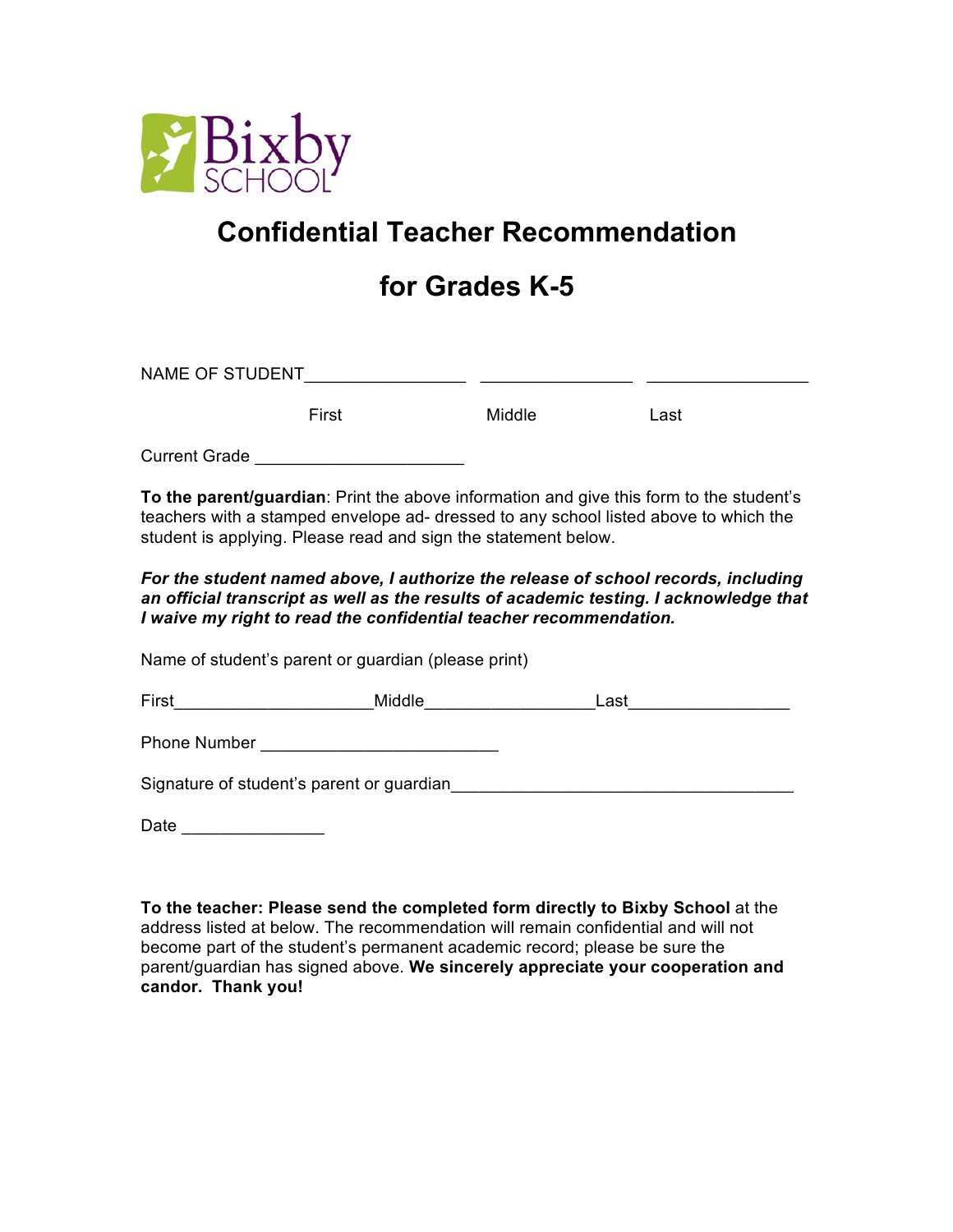Please describe the development of the following skill areas on a scale from 1 to 4 with 1 "significantly lagging"; 2 "as expected"; 3 "exceeds expected", and 4 "significantly exceeds expectations".

| <b>Skill</b>                          |  | <b>Scale</b> |  |
|---------------------------------------|--|--------------|--|
| Language and literacy                 |  |              |  |
| <b>Mathematics</b>                    |  |              |  |
| Science                               |  |              |  |
| Collaboration with peers/others       |  |              |  |
| Critical thinking and problem solving |  |              |  |
| Completes in class work independently |  |              |  |
| <b>Completes homework</b>             |  |              |  |

Additional comments:

Please describe the following skill areas and the student's disposition on a scale from 1 to 4 with 1 "never"; 2 "sometimes"; 3 "most of the time" and 4 "always"

| <b>Skill</b>                                      |               | <b>Scale</b> |   |  |
|---------------------------------------------------|---------------|--------------|---|--|
| Navigates peer relationships positively           | 2             | 3            |   |  |
| Navigates relationships with adults<br>positively | $\mathcal{P}$ | 3            |   |  |
| Works well in groups                              | $\mathcal{P}$ | 3            | 4 |  |
| Works independently                               | 2             | 3            |   |  |
| Is self-motivated                                 | $\mathcal{P}$ | 3            |   |  |
| Is able to compete a task with focus              | 2             | 3            |   |  |
| Willing to try new activities                     | $\mathcal{P}$ | 3            | 4 |  |
| Takes responsibility for actions                  | 2             | 3            |   |  |
| Exhibits leadership skills and empathy            | $\mathcal{P}$ | 3            |   |  |

Additional comments:

Student's areas of interest in school: